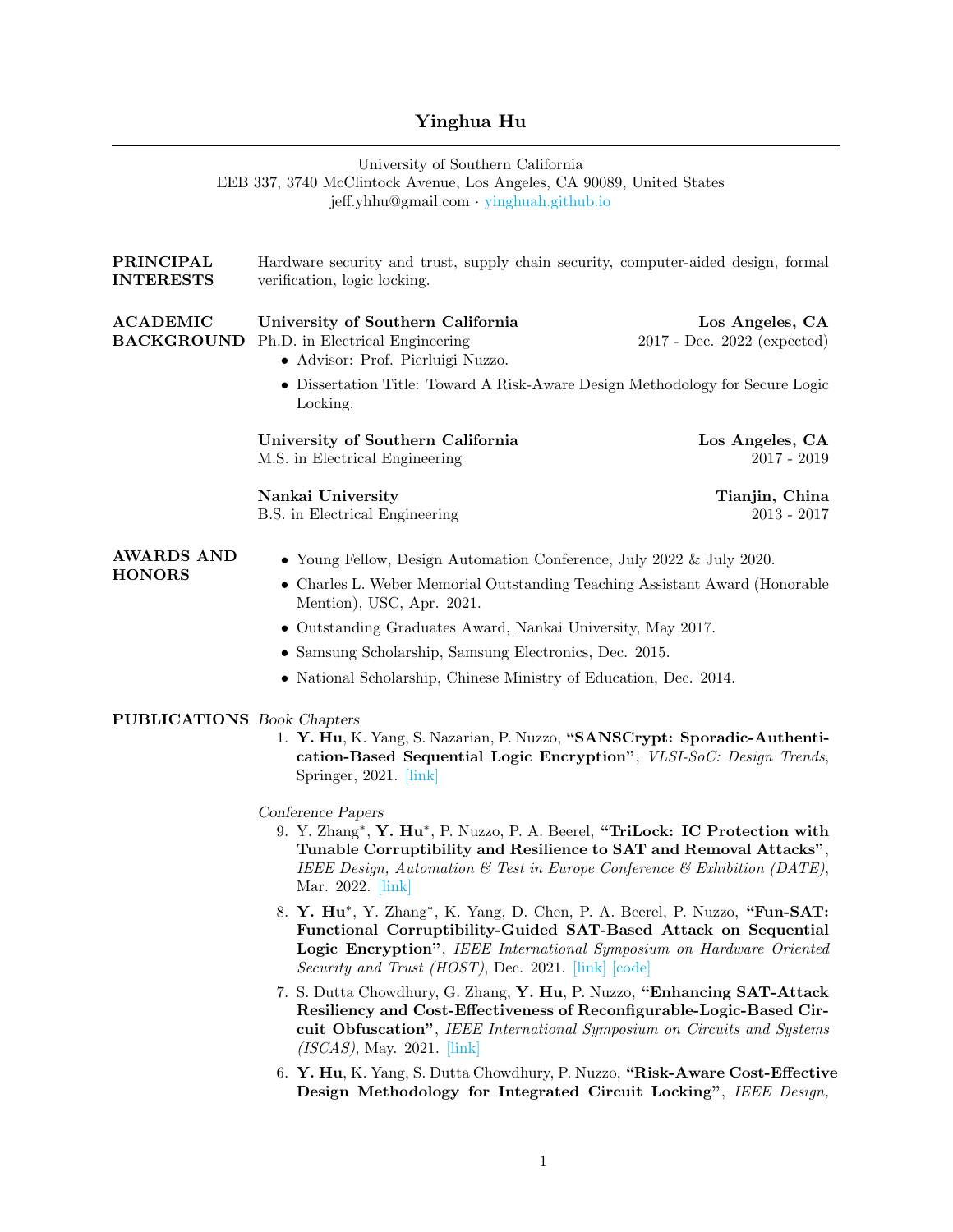Automation & Test in Europe Conference & Exhibition (DATE), Feb. 2021. [\[link\]](https://doi.org/10.23919/DATE51398.2021.9473956)

- 5. Y. Hu, K. Yang, S. Nazarian, P. Nuzzo, "SANSCrypt: A Sporadic-Authentication-Based Sequential Logic Encryption Scheme", IFIP/IEEE International Conference on Very Large Scale Integration (VLSI-SoC), Oct. 2020. [\[link\]](https://doi.org/10.1109/VLSI-SOC46417.2020.9344079)
- 4. V. Menon, G. Kolhe, J. Fifty, A. G. Schmidt, J. Monson, M. French, Y. Hu, P. A. Beerel, P. Nuzzo, "Logic Obfuscation: Modeling Attack Resiliency", GOMACTech, Mar. 2020.
- 3. Y. Hu, V. Venugopalan, A. Schmidt, J. Monson, M. French, P. Nuzzo, "Securitydriven Metrics and Models for Efficient Evaluation of Logic Encryption Schemes", ACM-IEEE International Conference on Formal Methods and Models for System Design (MEMOCODE), Oct. 2019. [\[link\]](https://doi.org/10.1145/3359986.3361207)
- 2. V. Venugopalan, G. Kolhe, A. Schmidt, J. Monson, M. French, Y. Hu, P. A. Beerel, P. Nuzzo, "System-Level Framework for Logic Obfuscation with Quantified Metrics for Evaluation", IEEE Secure Development Conference  $(SecDev)$ , Sept. 2019.  $[\text{link}]$
- 1. V. Venugopalan, G. Kolhe, A. Schmidt, J. Monson, M. French, Y. Hu, P. A. Beerel, P. Nuzzo, "Quantifying Security and Overheads for Obfuscation of Integrated Circuits", GOMACTech, Mar. 2019. [\[link\]](https://apps.dtic.mil/sti/citations/AD1075410)

## Workshops, Posters, and Demos

- 2. Y. Hu, S. Dutta Chowdhury, K. Yang, M. Munir, J. Bollareddy, P. Nuzzo, "Circumventing Machine Learning-Based Attacks to Logic Locking", Design Automation Conference (DAC), July 2022. [\[link\]](https://59dac.conference-program.com/presentation/?id=WIP207&sess=sess264)
- 1. V. Venugopalan, G. Kolhe, A. Schmidt, J. Monson, M. French, Y. Hu, P. A. Beerel, P. Nuzzo, "MIRAGE: A System-Level Framework for Inserting and Evaluating Logic Obfuscation", IEEE International Symposium on Hardware Oriented Security and Trust (HOST), May 2019.

WORKING EXPERIENCE

## Security Research Intern May 2022 - present Intel Corporation, Portland, OR

• Worked in the Client Computing Group (CCG) Security Assurance and Research team.

#### Research Assistant Aug. 2017 - present

University of Southern California, Los Angeles, CA

- Conducted research on hardware security solutions on the integrated circuit (IC) supply chains, including the design and formal verification of IC encryption solutions that prevent successful IC reverse engineering.
- Funded by the Air Force Research Laboratory (AFRL) and the Defense Advanced Research Projects Agency (DARPA).

# Software Engineering Intern May 2021 - Aug. 2021

Synopsys Inc., Mountain View, CA

- Worked on [DSO.ai,](https://www.synopsys.com/implementation-and-signoff/ml-ai-design/dso-ai.html) the world's first autonomous AI application for chip design.
- Developed features to calculate design similarities between different designs, allowing [DSO.ai](https://www.synopsys.com/implementation-and-signoff/ml-ai-design/dso-ai.html) to leverage the design space search history of previous designs.
- Built a user interface to visualize design similarities among a group of customer designs, which is expected to help the team conveniently develop and debug new features of design similarity.